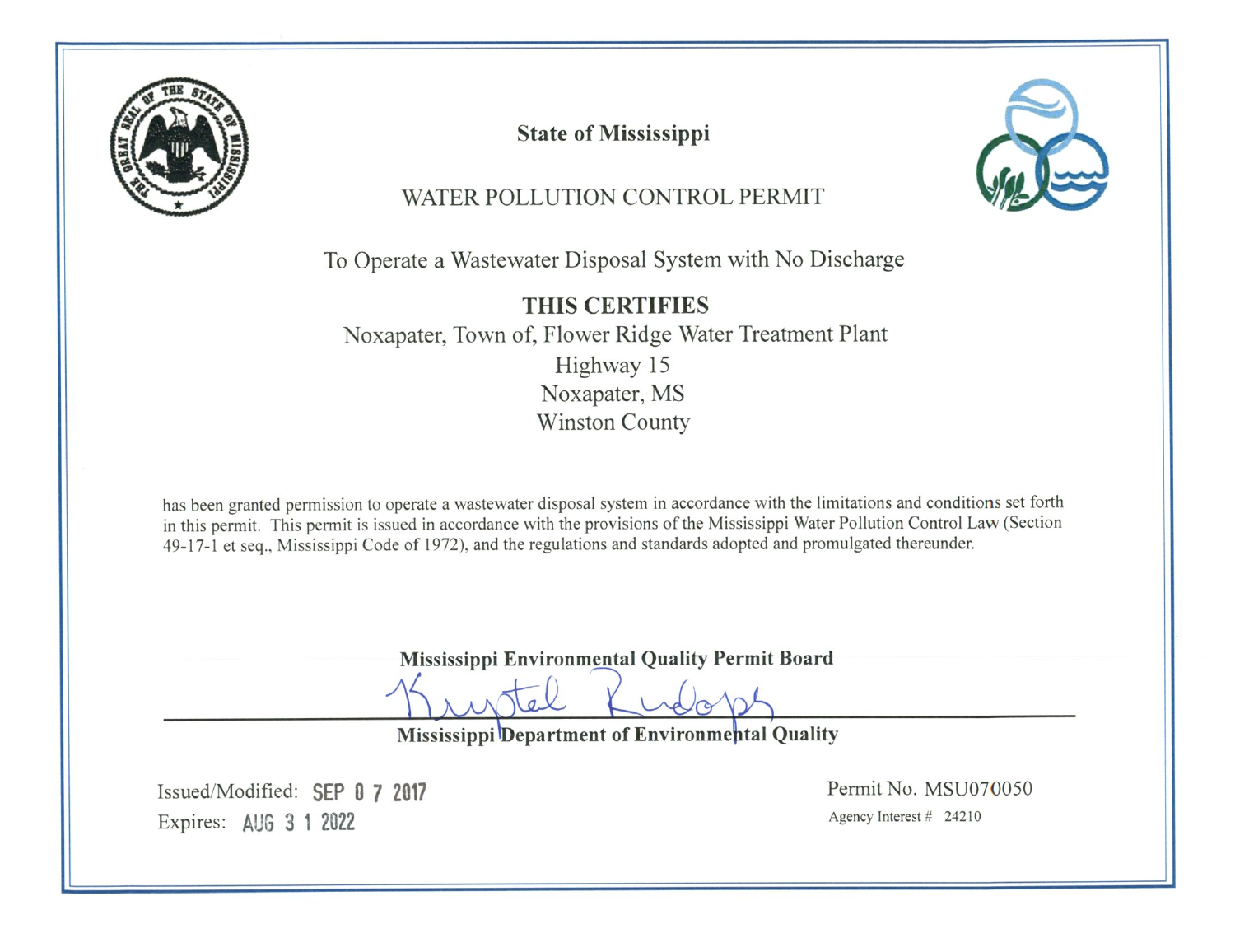## **Table of Contents**

| <b>Other Relevant Documents:</b> |  |
|----------------------------------|--|

Cover Letter, Form 2 S, Drawing and additional data.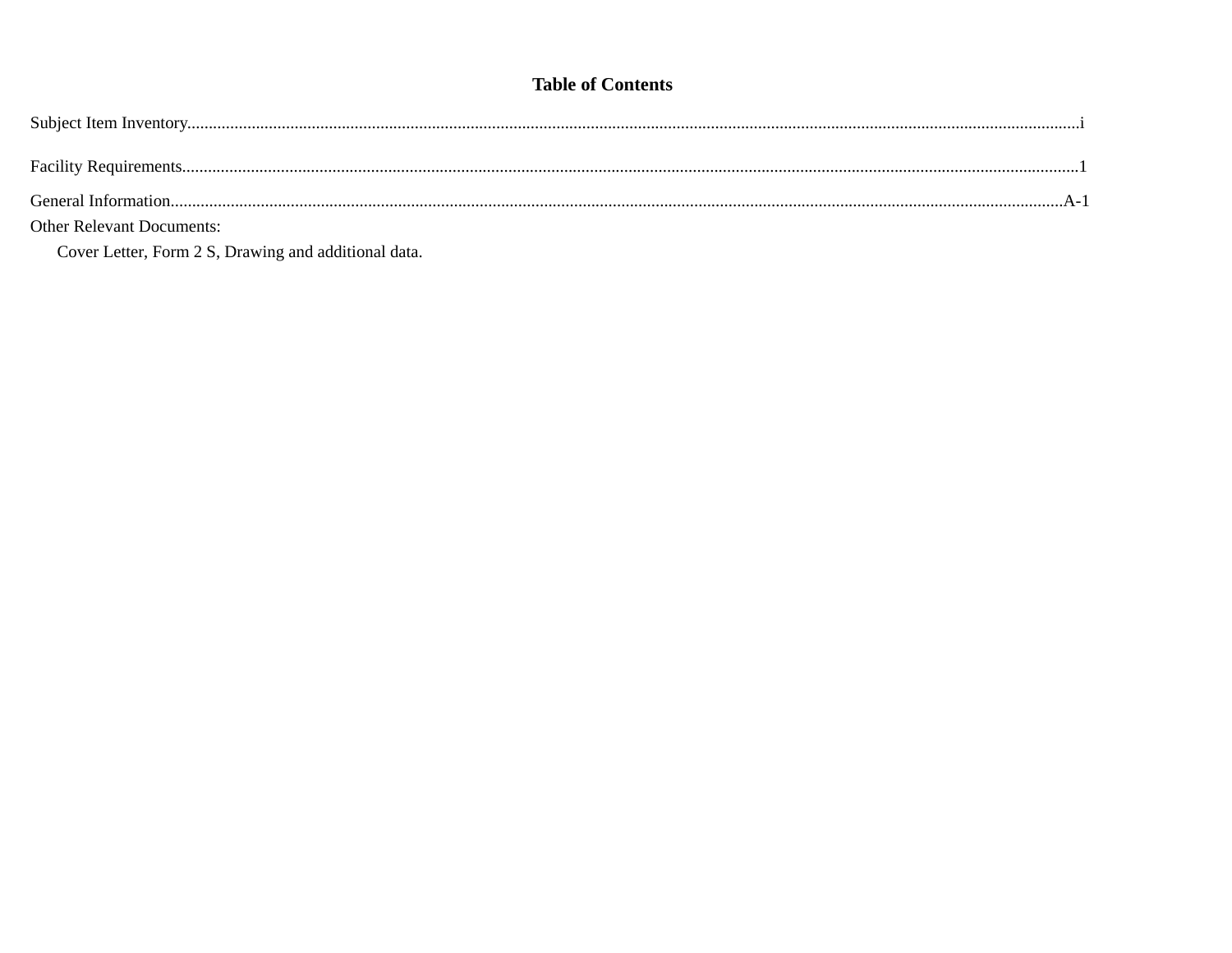Permit Number:MSU070050 Activity ID No.: PER20170001 Noxapater, Town of, Flower Ridge Water Treatment Plant Subject Item Inventory

## **Subject Item Inventory:**

| ID                | <b>Designation</b> | <b>Description</b> |
|-------------------|--------------------|--------------------|
| AI24210           | <b>MSU070050</b>   |                    |
| RPNT <sub>2</sub> | <b>MSU070050</b>   | No Discharge (SOP) |

| <b>KEY</b>                            |                                                |
|---------------------------------------|------------------------------------------------|
| $ACT = Activity$                      | $AI = Agency Interest$                         |
| $AREA = Area$                         | $CAFO =$ Concentrated Animal Feeding Operation |
| $\text{CONT} = \text{Control Device}$ | $EQPT = Equipment$                             |
| $IA = Insignificant Activity$         | $IMPD = Impoundment$                           |
| $MAFO = Animal Feeding Operation$     | $PCS = PCS$                                    |
| $RPNT = Release Point$                | $TRMT = Treatment$                             |
| $WDPT = Without$ Withdrawal Point     |                                                |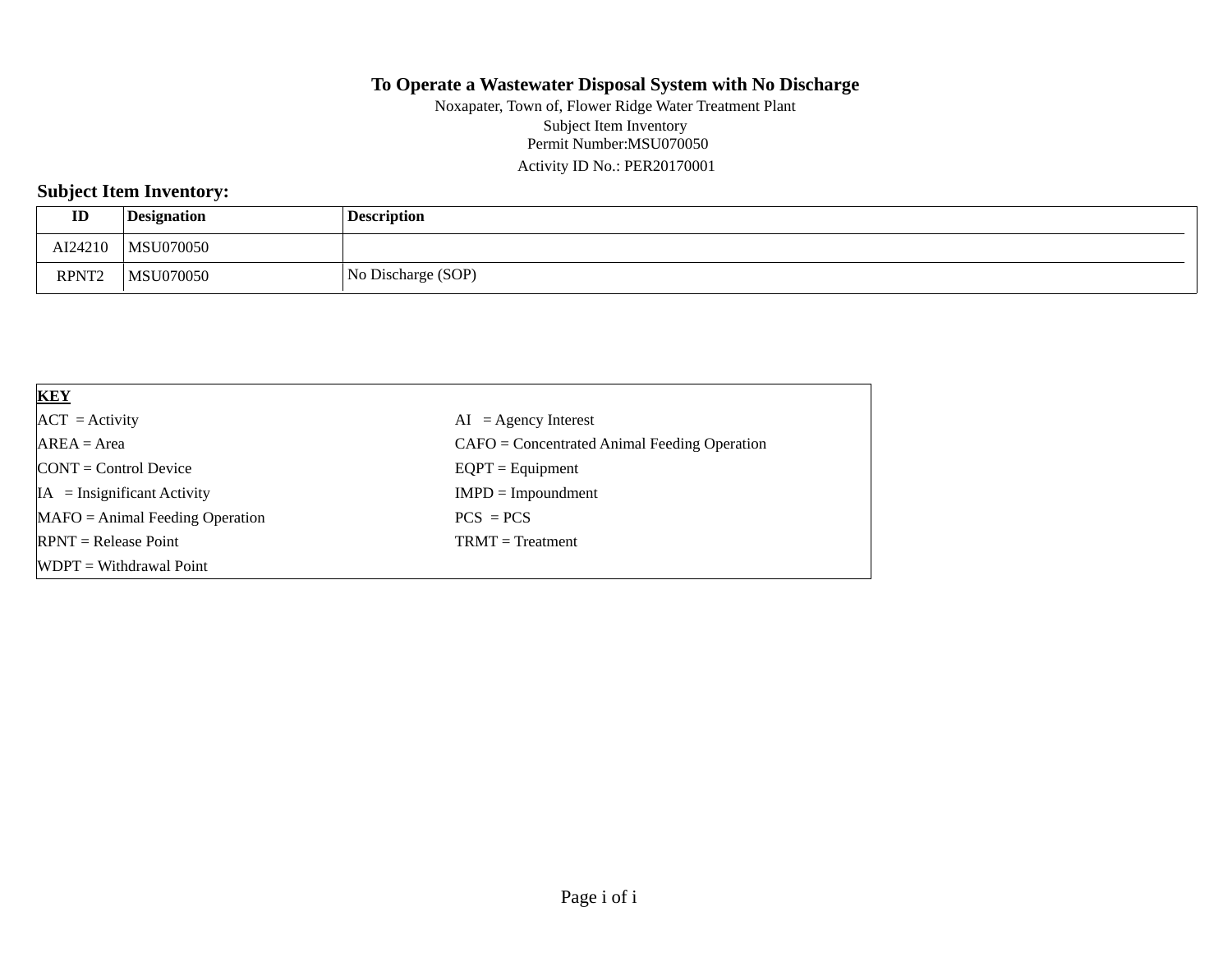Noxapater, Town of, Flower Ridge Water Treatment Plant Facility Requirements Permit Number:MSU070050 Activity ID No.: PER20170001

#### **AI0000024210 (MSU070050):**

Record-Keeping Requirements:

| Condition<br>No. | Condition                                                                                                                                                                                                                                                                                                          |
|------------------|--------------------------------------------------------------------------------------------------------------------------------------------------------------------------------------------------------------------------------------------------------------------------------------------------------------------|
| $R-1$            | <b>Recording of Results</b>                                                                                                                                                                                                                                                                                        |
|                  | For each measurement or sample taken pursuant to the requirements of this permit, the permittee shall maintain records of all information obtained from such<br>monitoring including:                                                                                                                              |
|                  | (1) The exact place, date, and time of sampling;<br>(2) The dates the analyses were performed;<br>(3) The person(s) who performed the analyses;<br>(4) The analytical techniques, procedures or methods used; and<br>(5) The results of all required analyses. [11 Miss. Admin. Code Pt. 6, R. $1.1.4.A(29)(a).$ ] |
|                  | Submittal/Action Requirements:                                                                                                                                                                                                                                                                                     |
| Condition<br>No. | Condition                                                                                                                                                                                                                                                                                                          |
| $S-1$            | Reporting Requirements - Planned Changes                                                                                                                                                                                                                                                                           |
|                  | The permittee shall give notice to the Permit Board as soon as possible of any planned physical alterations or additions, including but not limited to, a change of<br>operation to the permitted facility. Notice is required in the circumstances that follow:                                                   |

(1) The alteration or addition to a permitted facility may meet one of the criteria for determining whether the facility is a new source in 40 CFR 122.29(b); or

(2) The alteration or addition could significantly change the nature or increase the quantity of pollutants discharged. This notification applies to pollutants which are not subject to either effluent limitations in the permit or notification requirements under 40 CFR 122.42(a)(1).

(3) The alteration or addition results in a significant change in the permittee's sludge use or disposal practices, and such alteration, addition, or change may justify the application of permit conditions that are different from or absent in the existing permit, including notification of additional use or disposal sites not reported during the permit application process or not reported pursuant to an approved land application plan. [11 Miss. Admin. Code Pt. 6, R. 1.1.4.A(15)(a).]

Page 1 of 13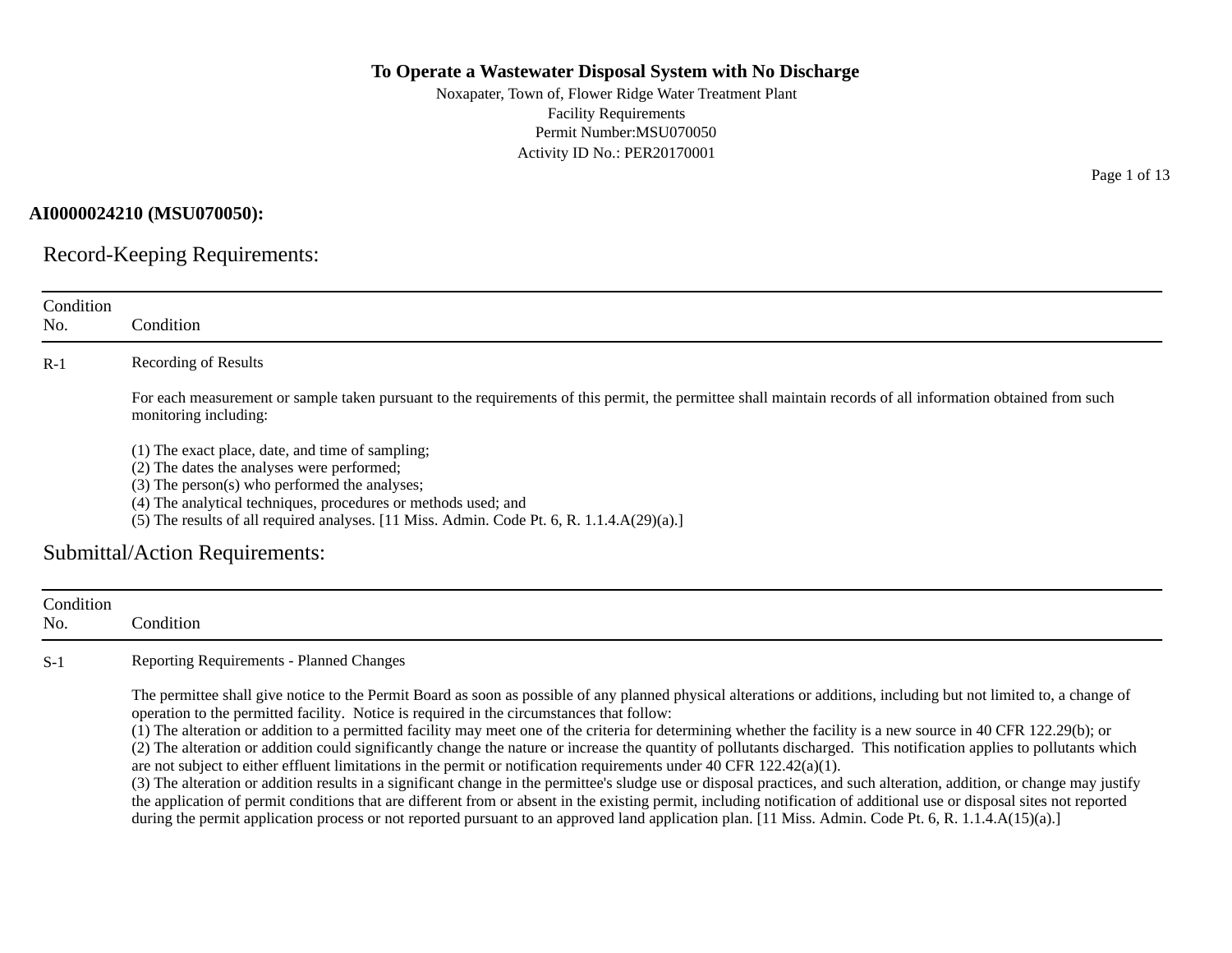Noxapater, Town of, Flower Ridge Water Treatment Plant Facility Requirements Permit Number:MSU070050 Activity ID No.: PER20170001

#### **AI0000024210 (continued):**

Submittal/Action Requirements:

| Condition<br>No. | Condition                                                                                                                                                                                                                                                                                                                                                                                                                                                                                                                                                                                                                                                                                                                                                                                                                                                                                                                                |
|------------------|------------------------------------------------------------------------------------------------------------------------------------------------------------------------------------------------------------------------------------------------------------------------------------------------------------------------------------------------------------------------------------------------------------------------------------------------------------------------------------------------------------------------------------------------------------------------------------------------------------------------------------------------------------------------------------------------------------------------------------------------------------------------------------------------------------------------------------------------------------------------------------------------------------------------------------------|
| $S-2$            | Reporting Requirements - Anticipated Noncompliance                                                                                                                                                                                                                                                                                                                                                                                                                                                                                                                                                                                                                                                                                                                                                                                                                                                                                       |
|                  | The permittee shall give advance notice to the Permit Board of any planned changes in the permitted facility or activity which may result in noncompliance with<br>permit requirements. [11 Miss. Admin. Code Pt. 6, R. 1.1.4.A(15)(b).]                                                                                                                                                                                                                                                                                                                                                                                                                                                                                                                                                                                                                                                                                                 |
| $S-3$            | Noncompliance Notification - Twenty-Four Hour Reporting                                                                                                                                                                                                                                                                                                                                                                                                                                                                                                                                                                                                                                                                                                                                                                                                                                                                                  |
|                  | (1) The permittee shall report any noncompliance which may endanger health or the environment. Any information shall be provided orally within 24 hours from<br>the time the permittee becomes aware of the circumstances. A written submission shall also be provided within 5 days of the time the permittee becomes aware of<br>the circumstances. The written submission shall contain a description of the noncompliance and its cause; the period of noncompliance, including exact dates and<br>times, and if the noncompliance has not been corrected, the anticipated time it is expected to continue; and steps taken or planned to reduce, eliminate, and/or<br>prevent recurrence of the noncompliance. The Executive Director may waive the written report on a case-by-case basis for reports under this section if the oral<br>report has been received within 24 hours. [11 Miss. Admin. Code Pt. 6, R. 1.1.4.A(29)(e).] |
| $S-4$            | Noncompliance Notification - Other Noncompliance                                                                                                                                                                                                                                                                                                                                                                                                                                                                                                                                                                                                                                                                                                                                                                                                                                                                                         |
|                  | The permittee shall report all instances of noncompliance not reported under the twenty-four hour reporting requirements, at the time monitoring reports are<br>submitted or within 30 days from the end of the month in which the noncompliance occurs. The reports shall contain the same information as is required under the<br>twenty-four hour reporting requirements contained in this permit. [11 Miss. Admin. Code Pt. 6, R. 1.1.4.A(29)(f).]                                                                                                                                                                                                                                                                                                                                                                                                                                                                                   |
| $S-5$            | Noncompliance Notification - Other Information                                                                                                                                                                                                                                                                                                                                                                                                                                                                                                                                                                                                                                                                                                                                                                                                                                                                                           |
|                  | Where the permittee becomes aware that it failed to submit any relevant facts in a permit application, or submitted incorrect information in a permit application or<br>in any report to the Permit Board, it shall promptly submit such facts or information. [11 Miss. Admin. Code Pt. 6, R. 1.1.4.A(29)(g).]                                                                                                                                                                                                                                                                                                                                                                                                                                                                                                                                                                                                                          |
| $S-6$            | <b>Expiration of Permit</b>                                                                                                                                                                                                                                                                                                                                                                                                                                                                                                                                                                                                                                                                                                                                                                                                                                                                                                              |
|                  | At least 180 days prior to the expiration date of this permit pursuant to the State law and regulation, the permittee who wishes to continue to operate under this<br>permit shall submit an application to the Permit Board for reissuance. The Permit Board may grant permission to submit an application later than this, but no later<br>than the expiration date of the permit. [11 Miss. Admin. Code Pt. 6, R. 1.1.5.B(1).]                                                                                                                                                                                                                                                                                                                                                                                                                                                                                                        |

Page 2 of 13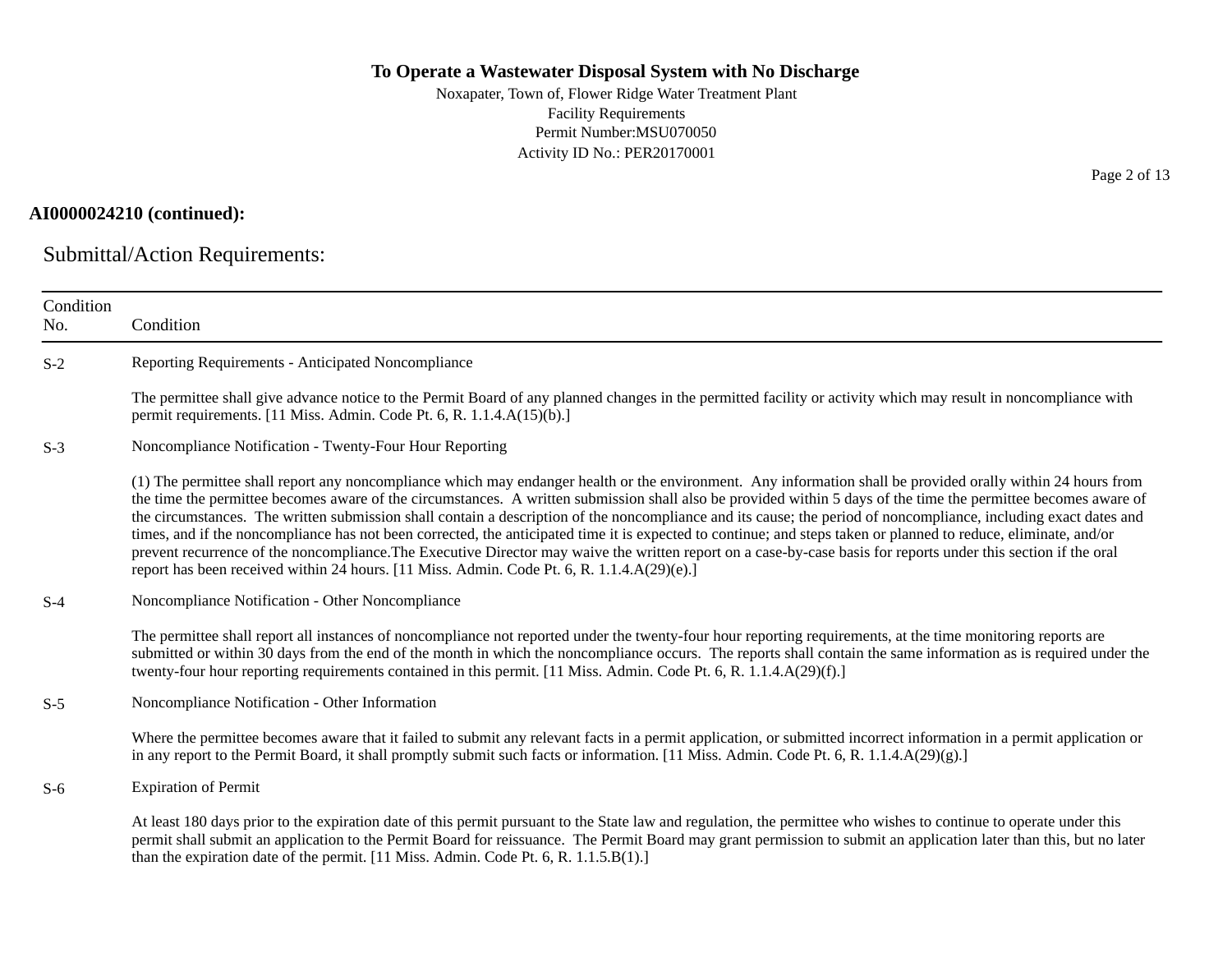Noxapater, Town of, Flower Ridge Water Treatment Plant Facility Requirements Permit Number:MSU070050 Activity ID No.: PER20170001

## **AI0000024210 (continued):**

Narrative Requirements: **Definitions:**

| Condition<br>No. | Condition                                                                                                                                                                                                                                                                                                                                                                                                          |
|------------------|--------------------------------------------------------------------------------------------------------------------------------------------------------------------------------------------------------------------------------------------------------------------------------------------------------------------------------------------------------------------------------------------------------------------|
| $T-1$            | <b>Definitions: General</b>                                                                                                                                                                                                                                                                                                                                                                                        |
|                  | The permittee shall refer to 11 Miss. Admin. Code Pt. 6, R. 1.1.1.A. for definitions of any permit term not specified in this permit. [11 Miss. Admin. Code Pt. 6, R.<br>1.1.1.A.]                                                                                                                                                                                                                                 |
| Condition<br>No. | Condition                                                                                                                                                                                                                                                                                                                                                                                                          |
| $T-2$            | No Discharge of Wastewater to Surface Water<br>The discharge of any wastewater from this facility to the waters of the State of Mississippi shall constitute a violation of this permit, except as provided in the<br>Bypassing conditions of this permit, or as authorized under separate permit pursuant to Section 402 of the Federal Water Pollution Control Act. [11 Miss. Admin.<br>Code Pt. 6, R. 1.1.1.B.] |
| $T-3$            | <b>Representative Sampling</b>                                                                                                                                                                                                                                                                                                                                                                                     |
|                  | Samples and measurements taken as required herein shall be representative of the volume and nature of the monitored wastewater. [11 Miss. Admin. Code Pt. 6, R.<br>1.1.4.A(28)(e).                                                                                                                                                                                                                                 |
| $T-4$            | <b>Test Procedures</b>                                                                                                                                                                                                                                                                                                                                                                                             |
|                  | Test procedures for the analysis of pollutants shall include those set forth in 40 CFR 136 or alternative procedures approved and/or promulgated by EPA. [11 Miss.]<br>Admin. Code Pt. 6, R. 1.1.4.A(30).]                                                                                                                                                                                                         |
| $T-5$            | <b>Records Retention</b>                                                                                                                                                                                                                                                                                                                                                                                           |
|                  | All records and results of monitoring activities required by this permit, including calibration and maintenance records, shall be retained by the permittee for a<br>minimum of three (3) years, unless otherwise required or extended by the Permit Board, copies of which shall be furnished to the Department upon request. [11]<br>Miss. Admin. Code Pt. 6, R. 1.1.4.A(29)(a).]                                |

Page 3 of 13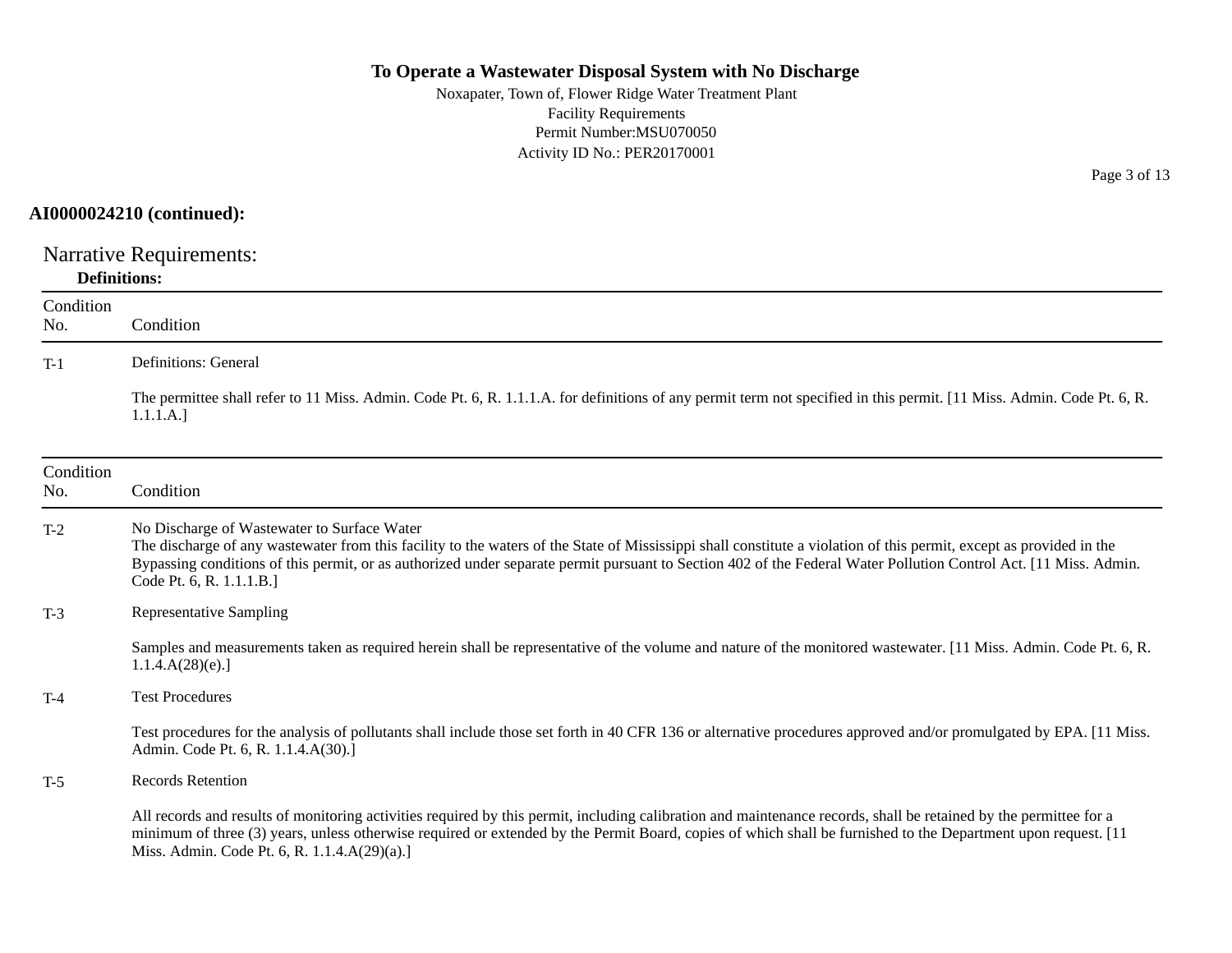Noxapater, Town of, Flower Ridge Water Treatment Plant Facility Requirements Permit Number:MSU070050 Activity ID No.: PER20170001

**AI0000024210 (continued):**

Narrative Requirements:

| Condition<br>No. | Condition                                                                                                                                                                                                                                                                                                                                                                                                                                                                                                                                                                                                                                                                                                                                                                                                                                                                                                                |
|------------------|--------------------------------------------------------------------------------------------------------------------------------------------------------------------------------------------------------------------------------------------------------------------------------------------------------------------------------------------------------------------------------------------------------------------------------------------------------------------------------------------------------------------------------------------------------------------------------------------------------------------------------------------------------------------------------------------------------------------------------------------------------------------------------------------------------------------------------------------------------------------------------------------------------------------------|
| $T-6$            | <b>Falsifying Reports</b>                                                                                                                                                                                                                                                                                                                                                                                                                                                                                                                                                                                                                                                                                                                                                                                                                                                                                                |
|                  | Any permittee who falsifies, tampers with, or knowingly renders inaccurate any monitoring device or method required by the Permit Board to be maintained as a<br>condition in a permit, or who alters or falsifies the results obtained by such devices or methods and/or any written report required by or in response to a permit<br>condition, shall be deemed to have violated a permit condition and shall be subject to the penalties provided for a violation of a permit condition pursuant to<br>Section 49-17-43 of the Code. [11 Miss. Admin. Code Pt. 6, R. 1.1.4.A(29)(d).]                                                                                                                                                                                                                                                                                                                                 |
| $T-7$            | Facility Expansion and/or Modification                                                                                                                                                                                                                                                                                                                                                                                                                                                                                                                                                                                                                                                                                                                                                                                                                                                                                   |
|                  | Any facility expansion, production increases, process modifications, changes in discharge volume or location or other changes in operations or conditions of the<br>permittee which may result in a new or increased discharge of waste, shall be reported to the Permit Board by submission of a new application for a permit<br>pursuant to 11 Miss. Admin. Code Pt. 6, R. 1.1.2.A. of the Mississippi Wastewater Regulations, or if the discharge does not violate effluent limitations specified in<br>the permit, by submitting to the Permit Board a notice of a new or increased discharge. [11 Miss. Admin. Code Pt. 6, R. 1.1.2.A.]                                                                                                                                                                                                                                                                             |
| $T-8$            | Duty to Comply                                                                                                                                                                                                                                                                                                                                                                                                                                                                                                                                                                                                                                                                                                                                                                                                                                                                                                           |
|                  | The permittee must comply with all conditions of this permit. Any permit noncompliance constitutes a violation of the Clean Water Act and is grounds for<br>enforcement action; for permit termination, revocation and reissuance, or modification; or denial of a permit renewal application. [11 Miss. Admin. Code Pt. 6, R.<br>1.1.4.A(2).                                                                                                                                                                                                                                                                                                                                                                                                                                                                                                                                                                            |
| $T-9$            | Proper Operation, Maintenance and Replacement                                                                                                                                                                                                                                                                                                                                                                                                                                                                                                                                                                                                                                                                                                                                                                                                                                                                            |
|                  | The permittee shall at all times properly operate, maintain, and when necessary, promptly replace all facilities and systems of collection, treatment and control (and<br>related appurtenances) which are installed or used by the permittee to achieve compliance with the conditions of this permit. Proper operation and maintenance<br>includes adequate laboratory controls and appropriate quality assurance procedures. Proper replacement includes maintaining an adequate inventory of<br>replacement equipment and parts for prompt replacement when necessary to maintain continuous collection and treatment of wastewater. This provision requires<br>the operation of back-up or auxiliary facilities or similar systems that are installed by a permittee only when the operation is necessary to achieve compliance with<br>the conditions of the permit. [11 Miss. Admin. Code Pt. 6, R. 1.1.4.A(18).] |

Page 4 of 13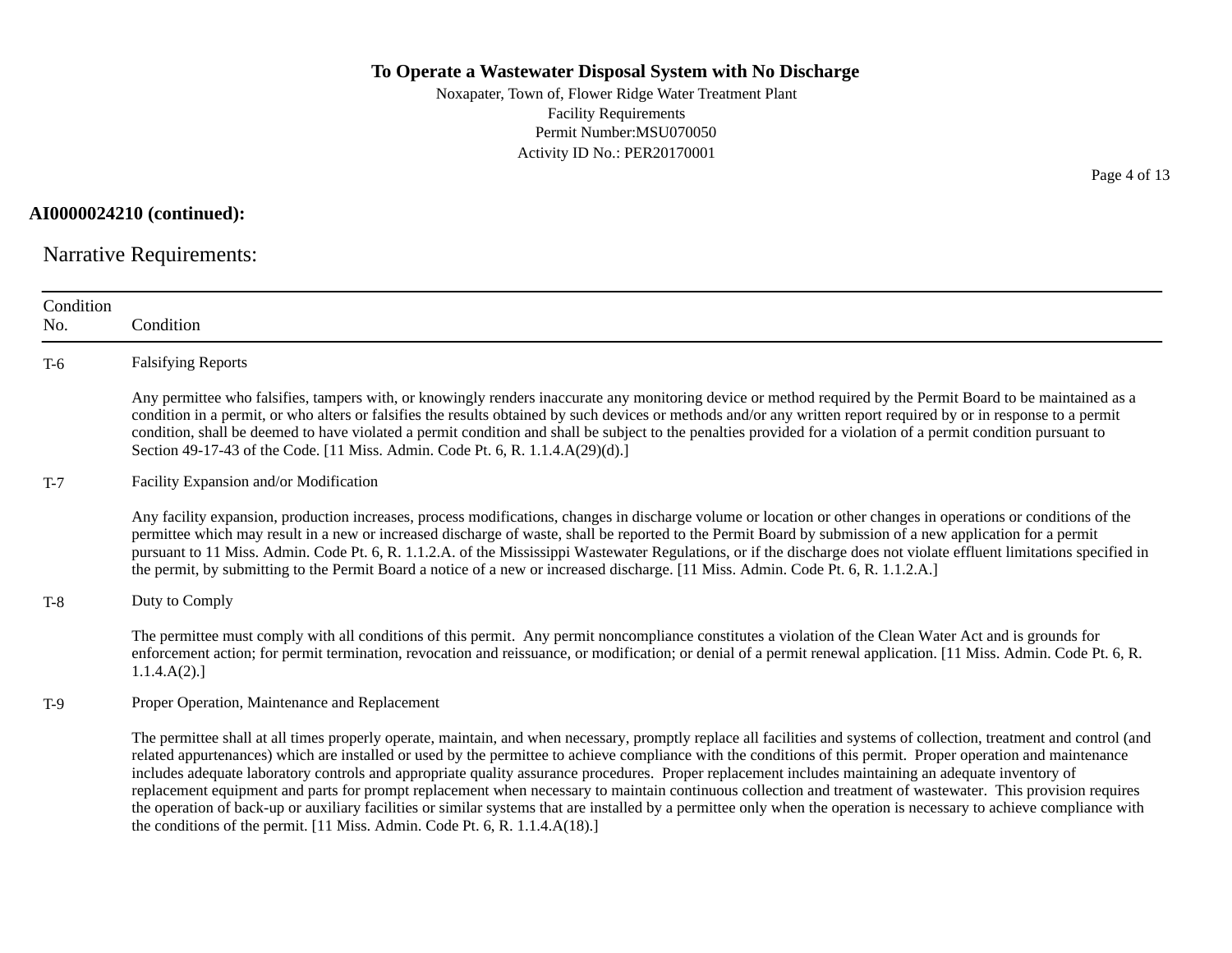Noxapater, Town of, Flower Ridge Water Treatment Plant Facility Requirements Permit Number:MSU070050 Activity ID No.: PER20170001

**AI0000024210 (continued):**

Narrative Requirements:

| Condition<br>No. | Condition                                                                                                                                                                                                                                                                                                                                                                                                              |
|------------------|------------------------------------------------------------------------------------------------------------------------------------------------------------------------------------------------------------------------------------------------------------------------------------------------------------------------------------------------------------------------------------------------------------------------|
| $T-10$           | Duty to Mitigate                                                                                                                                                                                                                                                                                                                                                                                                       |
|                  | The permittee shall take all reasonable steps to minimize or prevent any discharge or sludge use or disposal in violation of the permit that has a reasonable<br>likelihood of adversely affecting human health or the environment. [11 Miss. Admin. Code Pt. 6, R. 1.1.4.A(19).]                                                                                                                                      |
| $T-11$           | Bypassing - Definitions                                                                                                                                                                                                                                                                                                                                                                                                |
|                  | "Bypass" means the intentional diversion of waste streams from any portion of a treatment facility.                                                                                                                                                                                                                                                                                                                    |
|                  | "Severe property damage" means substantial physical damage to property, damage to the treatment facilities which causes them to become inoperable, or<br>substantial and permanent loss of natural resources which can reasonably be expected to occur in the absence of a bypass. Severe property damage does not mean<br>economic loss caused by delays in production. [11 Miss. Admin. Code Pt. 6, R. 1.1.4.A(20).] |
| $T-12$           | Bypassing -Notice                                                                                                                                                                                                                                                                                                                                                                                                      |
|                  | Anticipated bypass-<br>If the permittee knows in advance of the need for a bypass, it shall submit prior notice, if possible at least ten days before the date of the bypass.                                                                                                                                                                                                                                          |
|                  | Unanticipated bypass-<br>The permittee shall submit notice of an unanticipated bypass as required by the twenty-four hour reporting requirements set forth in this permit. [11 Miss. Admin.]<br>Code Pt. 6, R. $1.1.4.A(20).$                                                                                                                                                                                          |
|                  |                                                                                                                                                                                                                                                                                                                                                                                                                        |

Page 5 of 13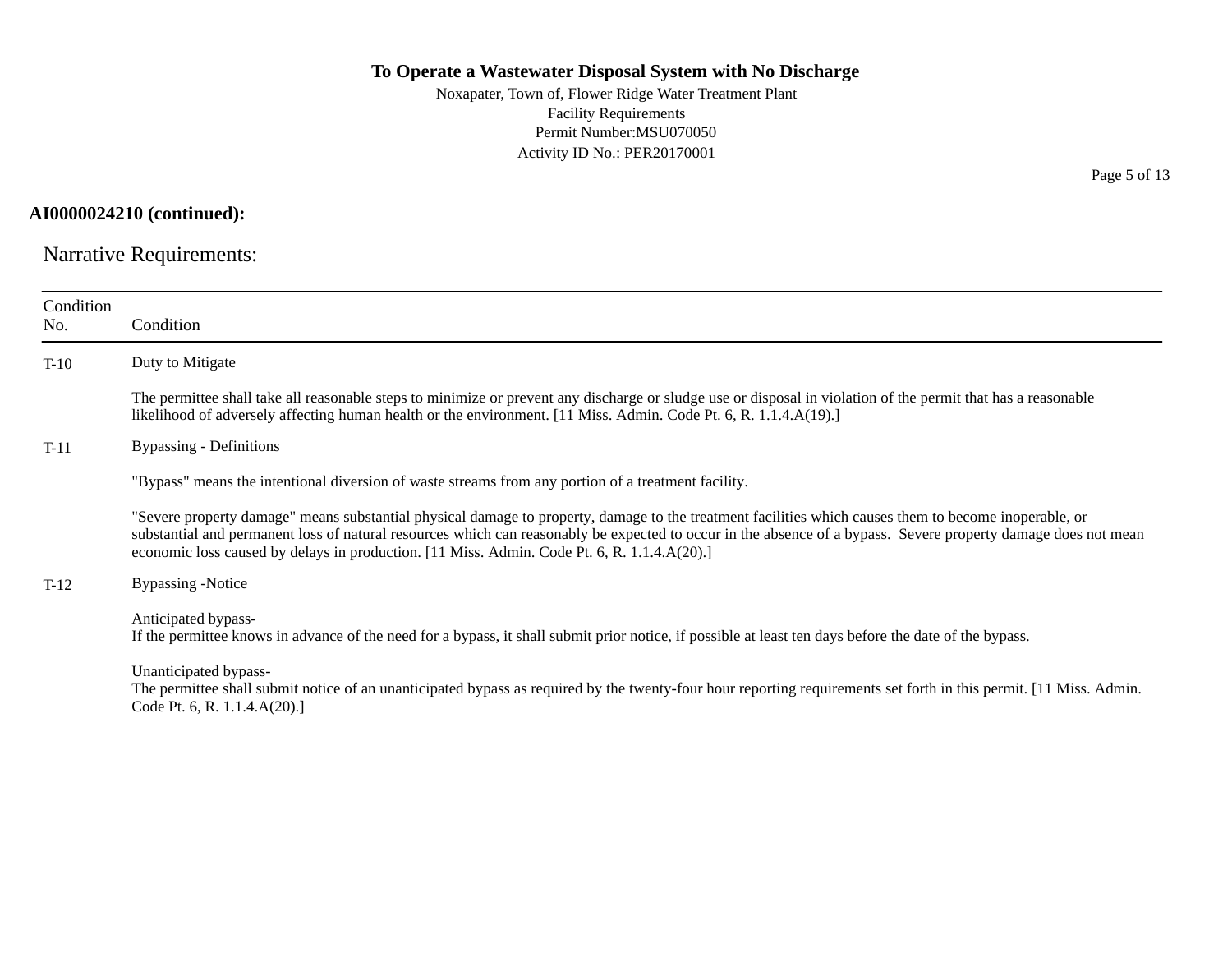Noxapater, Town of, Flower Ridge Water Treatment Plant Facility Requirements Permit Number:MSU070050 Activity ID No.: PER20170001

**AI0000024210 (continued):**

Narrative Requirements:

| Condition<br>No. | Condition                                                                                                                                                                                                                                                                                                                                                                                                                                                                                                                                                                                                                                                                                                                                                                                                          |
|------------------|--------------------------------------------------------------------------------------------------------------------------------------------------------------------------------------------------------------------------------------------------------------------------------------------------------------------------------------------------------------------------------------------------------------------------------------------------------------------------------------------------------------------------------------------------------------------------------------------------------------------------------------------------------------------------------------------------------------------------------------------------------------------------------------------------------------------|
| $T-13$           | <b>Bypassing-Prohibition of Bypass</b>                                                                                                                                                                                                                                                                                                                                                                                                                                                                                                                                                                                                                                                                                                                                                                             |
|                  | (1) Bypass is prohibited, and the Commission may take enforcement action against a permittee unless:<br>(i) Bypass was unavoidable to prevent loss of life, personal injury, or sever property damage.<br>(ii) There was no feasible alternatives to the bypass, such as the use of auxiliary treatment facilities, retention of untreated wastes, or maintenance during normal<br>periods of equipment downtime. This condition is not satisfied if adequate back-up equipment should have been installed in the exercise of reasonable engineering<br>judgement to prevent a bypass which occurred during normal periods of equipment downtime or preventative maintenance; and<br>(iii) The permittee submitted notices as required under the Twenty-Four Hour reporting requirements set forth in this permit. |
|                  | (2) The Commission may approve an anticipated bypass, after considering its adverse affects, if the Commission determines that it will meet the three conditions<br>listed above in paragraph $(1)$ of this permit condition. [11 Miss. Admin. Code Pt. 6, R. 1.1.4.A $(20)$ .]                                                                                                                                                                                                                                                                                                                                                                                                                                                                                                                                    |
| $T-14$           | <b>Removed Substances</b>                                                                                                                                                                                                                                                                                                                                                                                                                                                                                                                                                                                                                                                                                                                                                                                          |
|                  | Solids, sludges, filter backwash, or other residuals removed in the course of treatment or control of wastewater shall be disposed of in a manner such as to prevent<br>such materials from entering State waters and in a manner consistent with the Mississippi Solid Waste Disposal Act, the Federal Resource Conservation and<br>Recovery Act, and the Mississippi Water Pollution Control Act. [11 Miss. Admin. Code Pt. 6, R. 1.1.4.A(21).]                                                                                                                                                                                                                                                                                                                                                                  |
| $T-15$           | <b>Power Failures</b>                                                                                                                                                                                                                                                                                                                                                                                                                                                                                                                                                                                                                                                                                                                                                                                              |
|                  | If electric power is required, in order to maintain compliance with the conditions and prohibitions of the permit, the permittee shall either:                                                                                                                                                                                                                                                                                                                                                                                                                                                                                                                                                                                                                                                                     |
|                  | (1) Provide an alternative power source to operate the wastewater control facilities; or, if such alternative power source is not in existence, and no date for its<br>implementation appears in the permit,<br>(2) Halt, reduce, or otherwise control production and/or all wastewater flows upon reduction, loss, or failure of the primary source of power to the wastewater<br>control facilities. [11 Miss. Admin. Code Pt. 6, R. 1.1.4.A(22).]                                                                                                                                                                                                                                                                                                                                                               |

Page 6 of 13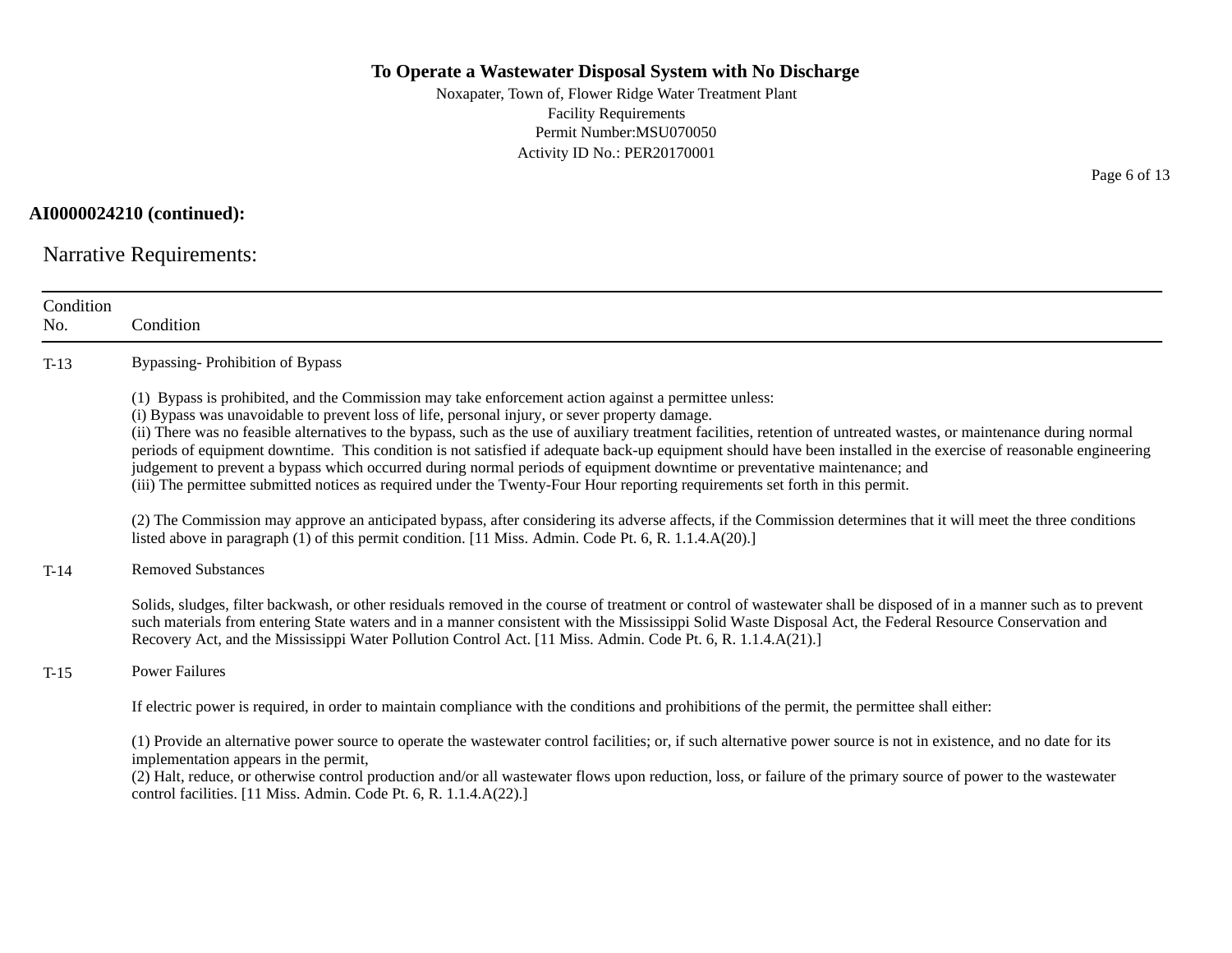Noxapater, Town of, Flower Ridge Water Treatment Plant Facility Requirements Permit Number:MSU070050 Activity ID No.: PER20170001

**AI0000024210 (continued):**

Narrative Requirements:

| Condition<br>No. | Condition                                                                                                                                                                                                                                                                                                                                                                                                                                                                                                                                                                                                                                  |
|------------------|--------------------------------------------------------------------------------------------------------------------------------------------------------------------------------------------------------------------------------------------------------------------------------------------------------------------------------------------------------------------------------------------------------------------------------------------------------------------------------------------------------------------------------------------------------------------------------------------------------------------------------------------|
| $T-16$           | <b>Inspection and Entry</b>                                                                                                                                                                                                                                                                                                                                                                                                                                                                                                                                                                                                                |
|                  | The permittee shall allow any authorized Commission representative to enter the permittee's premises at any reasonable time, to have access to and copy any<br>applicable records, to inspect process facilities, treatment works, monitoring methods or equipment or to take samples, as authorized by Section 49-17-21 of the<br>Code. In the event of investigation during an emergency response action, a reasonable time shall be any time of the day or night. Follow-up investigations<br>subsequent to the conclusion of the emergency event shall be conducted at reasonable times. [11 Miss. Admin. Code Pt. 6, R. 1.1.4.A(17).] |
| $T-17$           | Transfer of Ownership or Control                                                                                                                                                                                                                                                                                                                                                                                                                                                                                                                                                                                                           |
|                  | This permit is not transferable to any person without proper modification of this permit following procedures found in 11 Miss. Admin. Code Pt. 6, R.1.1.5.C. [11]<br>Miss. Admin. Code Pt. 6, R. 1.1.5.C.                                                                                                                                                                                                                                                                                                                                                                                                                                 |
| $T-18$           | <b>Signatory Requirements</b>                                                                                                                                                                                                                                                                                                                                                                                                                                                                                                                                                                                                              |
|                  | All applications, reports, or information submitted to the Permit Board shall be signed and certified. [11 Miss. Admin. Code Pt. 6, R. 1.1.2.C.]                                                                                                                                                                                                                                                                                                                                                                                                                                                                                           |

Page 7 of 13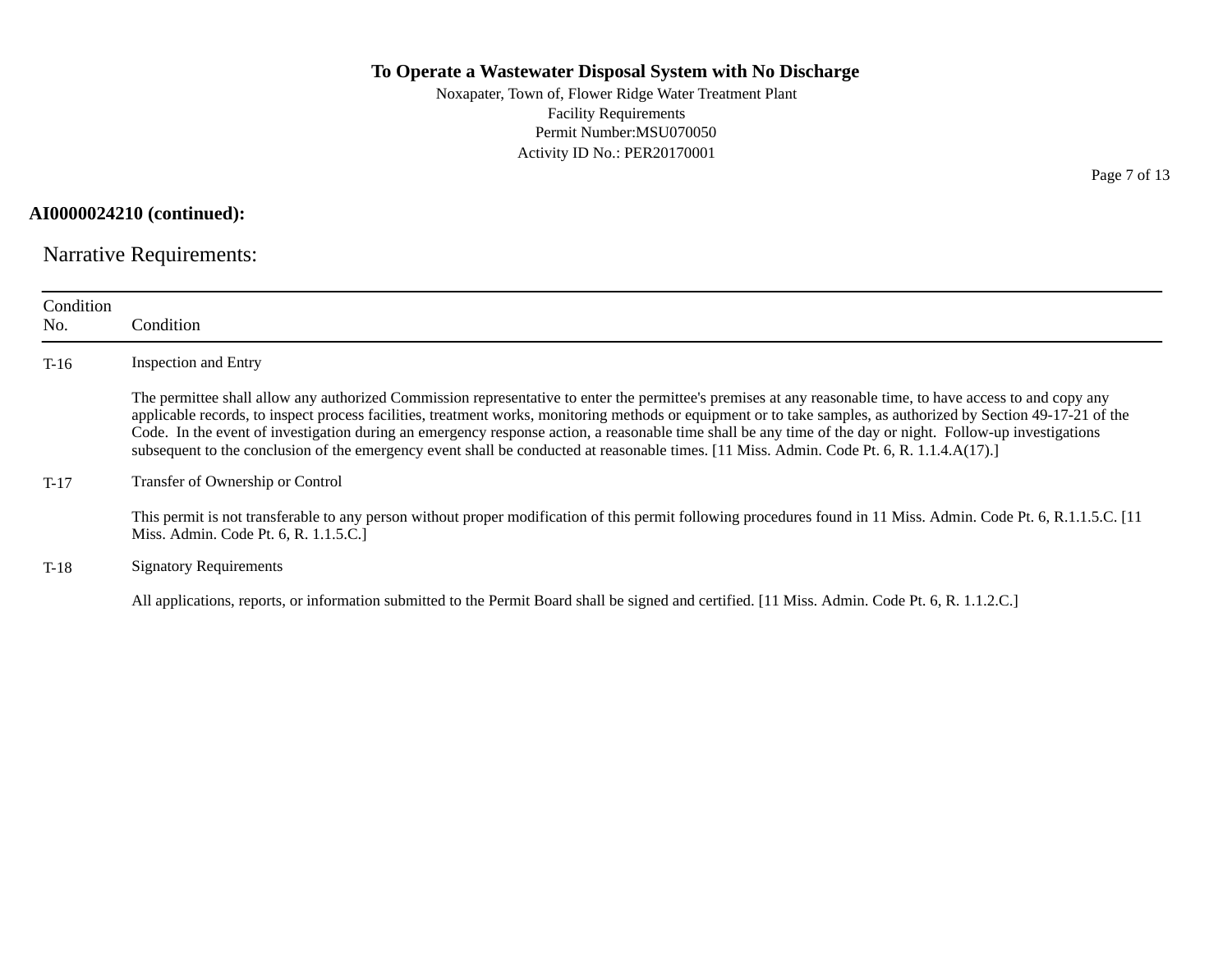Noxapater, Town of, Flower Ridge Water Treatment Plant Facility Requirements Permit Number:MSU070050 Activity ID No.: PER20170001

**AI0000024210 (continued):**

Narrative Requirements:

| Condition<br>No. | Condition                                                                                                                                                                                                                                                                                                                                                                                                                                                                                                                                                                                                                                                                                                                                                                                                                                                                                                                                                                                                                                                                                                                                   |
|------------------|---------------------------------------------------------------------------------------------------------------------------------------------------------------------------------------------------------------------------------------------------------------------------------------------------------------------------------------------------------------------------------------------------------------------------------------------------------------------------------------------------------------------------------------------------------------------------------------------------------------------------------------------------------------------------------------------------------------------------------------------------------------------------------------------------------------------------------------------------------------------------------------------------------------------------------------------------------------------------------------------------------------------------------------------------------------------------------------------------------------------------------------------|
| $T-19$           | <b>Signatory Requirements - Application Signatures</b>                                                                                                                                                                                                                                                                                                                                                                                                                                                                                                                                                                                                                                                                                                                                                                                                                                                                                                                                                                                                                                                                                      |
|                  | All permit applications shall be signed as follows:                                                                                                                                                                                                                                                                                                                                                                                                                                                                                                                                                                                                                                                                                                                                                                                                                                                                                                                                                                                                                                                                                         |
|                  | (1) For a corporation: by a responsible corporate officer. For the purpose of this Section, a responsible corporate officer means: (i) a president, secretary,<br>treasurer or vice president of the corporation in charge of a principal business function, or any other person who performs similar policy - or decision-making<br>function for the corporation, or (ii) the manager of one or more manufacturing, production, or operating facilities provided the manager is authorized to make<br>management decisions which govern the operation of the regarded facility including having the explicit or implicit duty of making major capital investment<br>recommendations and initiating and directing other comprehensive measures to assure the long term environmental compliance with environmental laws and<br>regulations; the manager can ensure that necessary systems are established or actions taken to gather complete and accurate information for permit application<br>requirements; and where authority to sign documents has been assigned or delegated to the manager in accordance with corporate procedures. |
|                  | (2) For a partnership or sole proprietorship: by a general partner or the proprietor, respectively; or                                                                                                                                                                                                                                                                                                                                                                                                                                                                                                                                                                                                                                                                                                                                                                                                                                                                                                                                                                                                                                      |
|                  | (3) For a municipality, State, Federal, or other public agency: by either a principal executive officer or ranking elected official. [11 Miss. Admin. Code Pt. 6, R.<br>1.1.2.C.                                                                                                                                                                                                                                                                                                                                                                                                                                                                                                                                                                                                                                                                                                                                                                                                                                                                                                                                                            |
| $T-20$           | Signatory Requirements - Reports and Other Information                                                                                                                                                                                                                                                                                                                                                                                                                                                                                                                                                                                                                                                                                                                                                                                                                                                                                                                                                                                                                                                                                      |
|                  | All reports required by the permit and other information requested by the Permit Board shall be signed by a person described by the application signature<br>requirements in this permit or by a duly authorized representative of that person. A person is a duly authorized representative only if:                                                                                                                                                                                                                                                                                                                                                                                                                                                                                                                                                                                                                                                                                                                                                                                                                                       |
|                  | (1) The authorization is made in writing by a person described by the application signature requirements;<br>(2) The authorization specifies either an individual or a position having responsibility for the overall operation of the regulated facility or activity, such as the<br>position of plant manager, operator of a well or a well field, superintendent, position having overall responsibility for environmental matters for the company. (A<br>duly authorized representative may thus be either a named individual or any individual occupying a named position.); and<br>(3) The written authorization is submitted to the Permit Board. [11 Miss. Admin. Code Pt. 6, R. 1.1.2.C.]                                                                                                                                                                                                                                                                                                                                                                                                                                          |

Page 8 of 13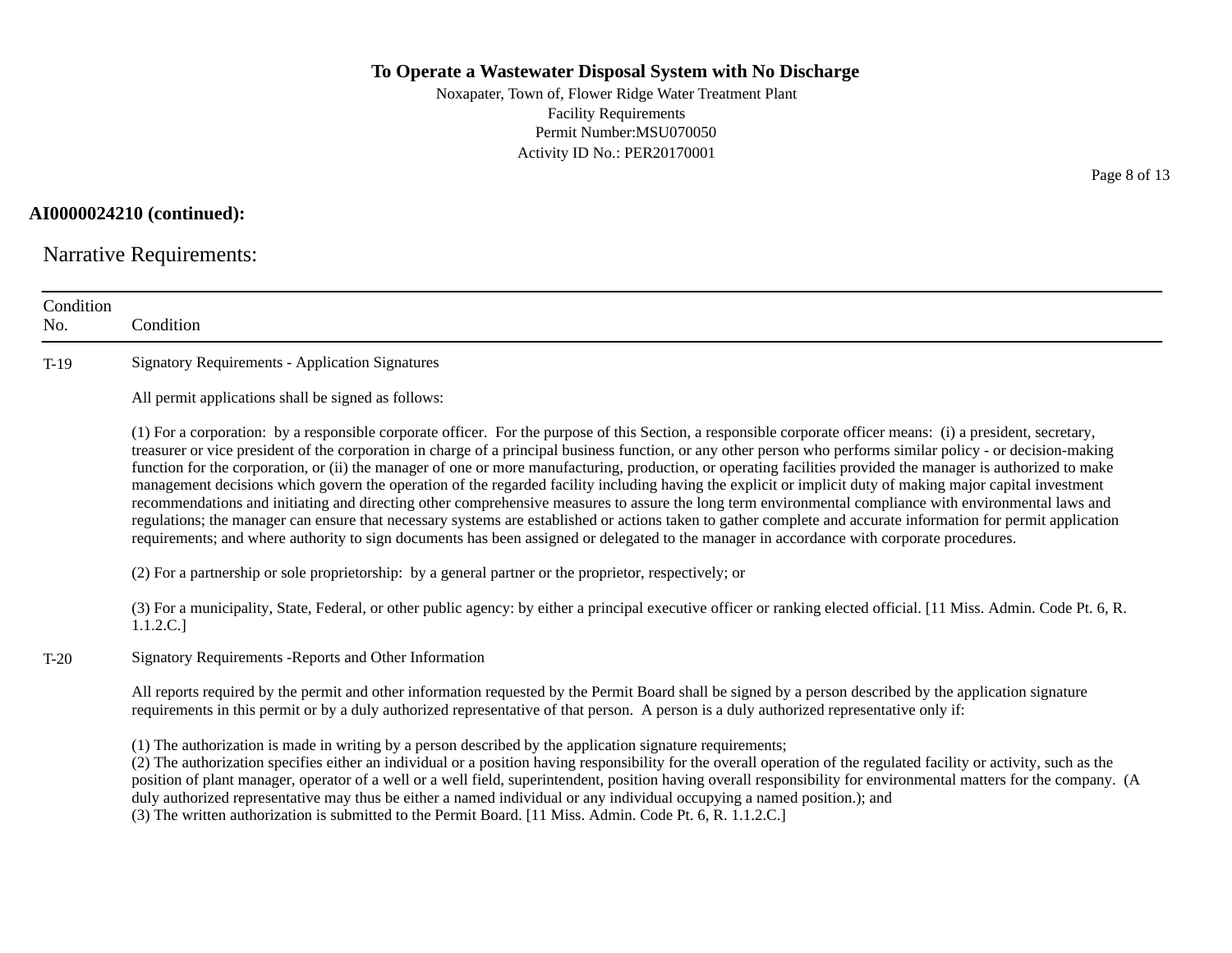Noxapater, Town of, Flower Ridge Water Treatment Plant Facility Requirements Permit Number:MSU070050 Activity ID No.: PER20170001

## **AI0000024210 (continued):**

Narrative Requirements:

| Condition<br>No. | Condition                                                                                                                                                                                                                                                                                                                                                                                                                                                                                                                                                                                                                                                                                                                |
|------------------|--------------------------------------------------------------------------------------------------------------------------------------------------------------------------------------------------------------------------------------------------------------------------------------------------------------------------------------------------------------------------------------------------------------------------------------------------------------------------------------------------------------------------------------------------------------------------------------------------------------------------------------------------------------------------------------------------------------------------|
| $T-21$           | Signatory Requirements - Changes to Authorization                                                                                                                                                                                                                                                                                                                                                                                                                                                                                                                                                                                                                                                                        |
|                  | If an authorization under the signatory requirements of this permit is no longer accurate because a different individual or position has responsibility for the overall<br>operation of the facility, a new authorization satisfying the signatory requirements of this permit must be submitted to the Permit Board prior to or together with<br>any reports, information, or applications. [11 Miss. Admin. Code Pt. 6, R. 1.1.2.C.]                                                                                                                                                                                                                                                                                   |
| $T-22$           | <b>Signatory Requirements - Certification</b>                                                                                                                                                                                                                                                                                                                                                                                                                                                                                                                                                                                                                                                                            |
|                  | Any person signing a document under the signatory requirements stated in this permit shall make the following certification:                                                                                                                                                                                                                                                                                                                                                                                                                                                                                                                                                                                             |
|                  | "I certify under penalty of law that this document and all attachments were prepared under the direction or supervision in accordance with a system designed to<br>assure that qualified personnel properly gather and evaluate the information submitted. Based on my inquiry of the person or persons who manage the system, or<br>those persons directly responsible for gathering the information, the information submitted is, to the best of my knowledge and belief, true, accurate, and complete.<br>I am aware that there are significant penalties for submitting false information, including the possibility of fine and imprisonment for knowing violations." [11]<br>Miss. Admin. Code Pt. 6, R. 1.1.2.C. |
| $T-23$           | Availability of Records                                                                                                                                                                                                                                                                                                                                                                                                                                                                                                                                                                                                                                                                                                  |
|                  | Except for information deemed to be confidential under the Mississippi Code Ann. 49-17-39 and 40 CFR 123.41, file information relating to this permit shall be<br>made available for public inspection and copying during normal business hours at the office of the Department of Environmental Quality in Jackson, Mississippi.<br>Written request must be provided in accordance with policies developed by the Commission and must state, specifically, records proposed for review, date<br>proposed for review and copying requirements. [11 Miss. Admin. Code Pt. 6, R. 1.1.3.E.]                                                                                                                                 |
| $T-24$           | Duty to Provide Information                                                                                                                                                                                                                                                                                                                                                                                                                                                                                                                                                                                                                                                                                              |
|                  | The permittee shall furnish to the Permit Board within a reasonable time any relevant information which the Permit Board may request to determine whether cause<br>exists for modifying, revoking and reissuing, or terminating the permit, or to determine compliance with the permit. The permittee shall also furnish to the Permit<br>Board upon request, copies of records required to be kept by the permit. [11 Miss. Admin. Code Pt. 6, R. 1.1.4.A(16).]                                                                                                                                                                                                                                                         |

Page 9 of 13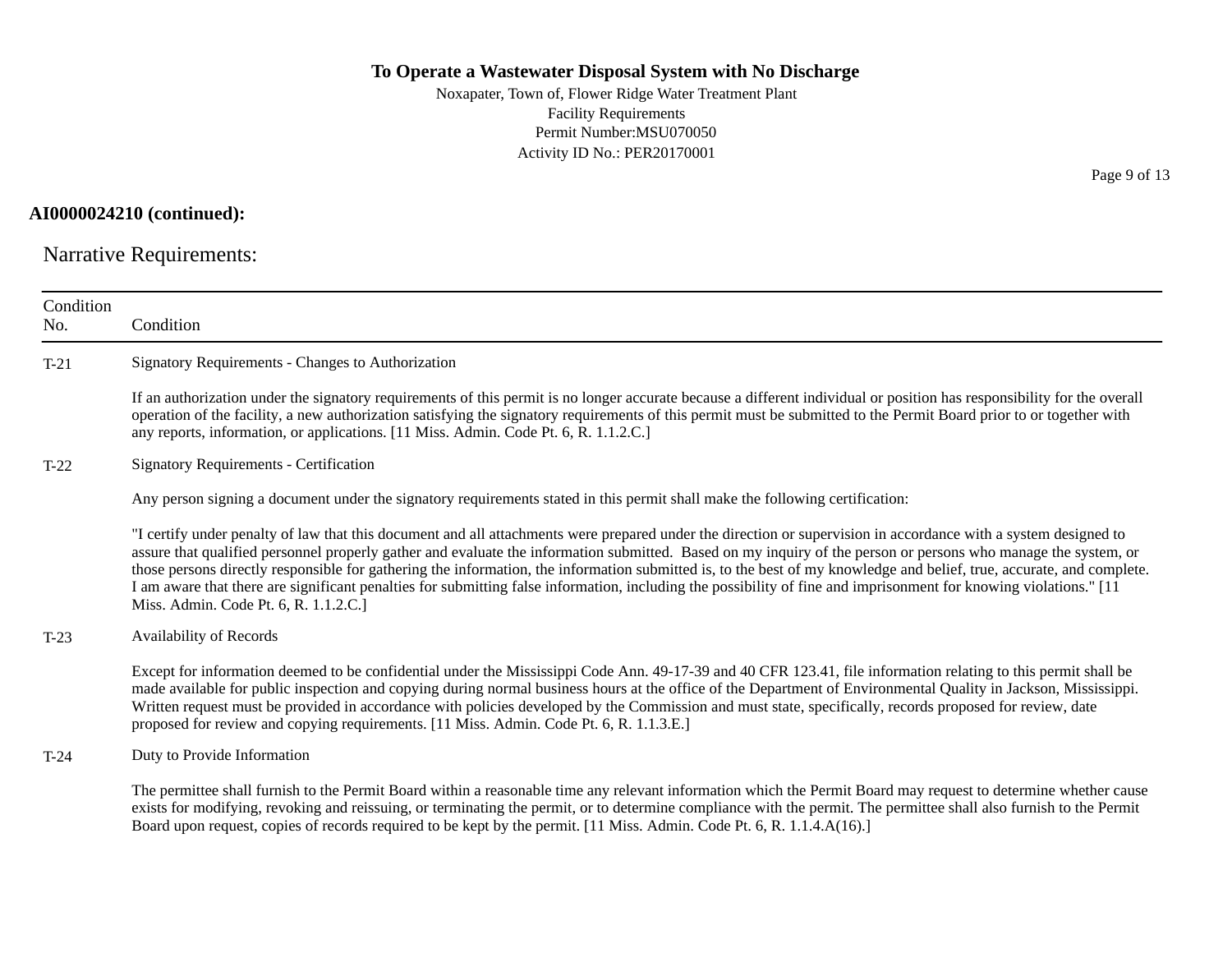Noxapater, Town of, Flower Ridge Water Treatment Plant Facility Requirements Permit Number:MSU070050 Activity ID No.: PER20170001

**AI0000024210 (continued):**

Narrative Requirements:

| Condition<br>No. | Condition                                                                                                                                                                                                                                                                                                                                                                                                                                                                             |  |  |
|------------------|---------------------------------------------------------------------------------------------------------------------------------------------------------------------------------------------------------------------------------------------------------------------------------------------------------------------------------------------------------------------------------------------------------------------------------------------------------------------------------------|--|--|
| $T-25$           | Civil and Criminal Liability                                                                                                                                                                                                                                                                                                                                                                                                                                                          |  |  |
|                  | (1) Any person who violates a term, condition or schedule of compliance contained within this permit or the Mississippi Water Pollution Control Law is subject to<br>the actions defined by law.                                                                                                                                                                                                                                                                                      |  |  |
|                  | (2) Except as provided in permit conditions on "Bypassing" and "Upsets", nothing in this permit shall be construed to relieve the permittee from civil or criminal<br>penalties for noncompliance.                                                                                                                                                                                                                                                                                    |  |  |
|                  | (3) It shall not be the defense of the permittee in an enforcement action that it would have been necessary to halt or reduce the permitted activity in order to<br>maintain compliance with the conditions of this permit. [11 Miss. Admin. Code Pt. 6, R.1.1.4.A(24).]                                                                                                                                                                                                              |  |  |
| $T-26$           | Oil and Hazardous Substance Liability                                                                                                                                                                                                                                                                                                                                                                                                                                                 |  |  |
|                  | Nothing in this permit shall be construed to preclude the institution of any legal action or relieve the permittee from any responsibilities, liabilities, or penalties to<br>which the permittee is or may be subject to under Section 311 of the Federal Water Pollution Control Act and applicable provisions under Mississippi Law<br>pertaining to transportation, storage, treatment, or spillage of oil or hazardous substances. [11 Miss. Admin. Code Pt. 6, R. 1.1.4.A(23).] |  |  |
| $T-27$           | <b>Property Rights</b>                                                                                                                                                                                                                                                                                                                                                                                                                                                                |  |  |
|                  | The issuance of this permit does not convey any property rights in either real or personal property, or any exclusive privileges, nor does it authorize any injury to<br>private property or any invasion of personal rights, nor any infringement of Federal, State, or local laws or regulations. [11 Miss. Admin. Code Pt. 6, R. 1.1.5.E.]                                                                                                                                         |  |  |
| $T-28$           | Severability                                                                                                                                                                                                                                                                                                                                                                                                                                                                          |  |  |
|                  | The provisions of this permit are severable. If any provision of this permit, or the application of any provision of this permit to any circumstances, is challenged or<br>held invalid, the validity of the remaining permit provisions and/or portions thereof or their application to other persons or sets of circumstances, shall not be<br>affected thereby. $[11 \text{ Miss. } \text{Admin. } \text{Code Pt. } 6, \text{R. } 1.1.4 \text{.} A(25).]$                          |  |  |

Page 10 of 13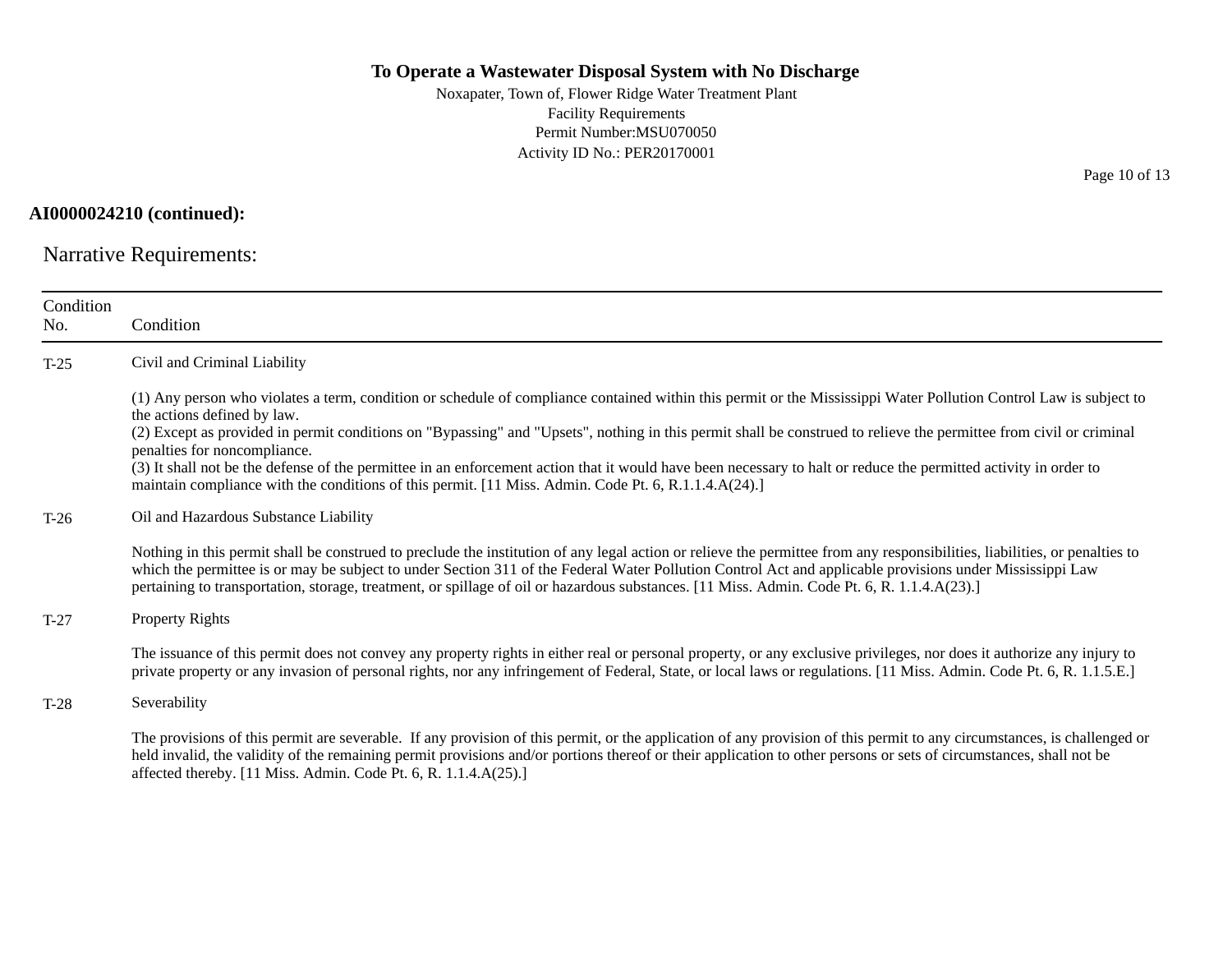Noxapater, Town of, Flower Ridge Water Treatment Plant Facility Requirements Permit Number:MSU070050 Activity ID No.: PER20170001

**AI0000024210 (continued):**

Narrative Requirements:

| Condition<br>No. | Condition                                                                                                                                                                                                                                                                                                                                                                                                                                                                                                                                                                                                                                                                                                                                                                                                                                                                                 |
|------------------|-------------------------------------------------------------------------------------------------------------------------------------------------------------------------------------------------------------------------------------------------------------------------------------------------------------------------------------------------------------------------------------------------------------------------------------------------------------------------------------------------------------------------------------------------------------------------------------------------------------------------------------------------------------------------------------------------------------------------------------------------------------------------------------------------------------------------------------------------------------------------------------------|
| $T-29$           | Protection of Confidential Information                                                                                                                                                                                                                                                                                                                                                                                                                                                                                                                                                                                                                                                                                                                                                                                                                                                    |
|                  | (1) Pursuant to Miss. Code Ann. '49-17-39 and 40 CFR 123.41, the Permit Board shall make available to the public all information contained on any form and all<br>public comments on such information. Effluent data and information concerning air or water quality shall also be made available to the public. Information that is<br>determined by the Commission to be trade secrets shall not be disclosed to the public without prior consent of the source of such information. When a claim of<br>confidentiality is made by a person in accordance with the provisions of Miss. Code Ann. '49-17-39, a recommendation on the questions of confidentiality shall be<br>made by the Commission and forwarded to the Regional Administrator (or his/her designee) of EPA for his concurrence in such determination of confidentiality.<br>[11 Miss. Admin. Code Pt. 6, R. 1.1.3.F.] |
| $T-30$           | Protection of Confidential Information (continued)                                                                                                                                                                                                                                                                                                                                                                                                                                                                                                                                                                                                                                                                                                                                                                                                                                        |
|                  | (2) A copy of a State, UIC, or NPDES permit application, public notice, fact sheet, draft permit and other forms relating thereto, including written public comment<br>and other reports, files and information relating to the application not classified as confidential information by the Commission pursuant to Part II. B.13.a), shall be<br>available for public inspection and copying during normal business hours at the office of the Department in Jackson, Mississippi. [11 Miss. Admin. Code Pt. 6, R.<br>1.1.3.F.]                                                                                                                                                                                                                                                                                                                                                         |
| $T-31$           | Protection of Confidential Information (continued)                                                                                                                                                                                                                                                                                                                                                                                                                                                                                                                                                                                                                                                                                                                                                                                                                                        |
|                  | (3) Upon determination by the Commission that information submitted by a permit applicant is entitled to protection against disclosure as trade secrets, the<br>information shall be so labeled and otherwise handled as confidential. Copies of the information and a notice of the Commission's action shall be forwarded to the<br>Regional Administrator (or his/her designee). In making its determination of entitlement to protection as a trade secret, the Commission shall follow the procedure<br>set forth in Miss. Code Ann. '49-17-39. In the event the Commission denies the claim of confidentiality, the applicant shall have, upon notification thereof, the<br>right to appeal the Commission's determination in the same manner provided for other orders of the Commission. No disclosure, except to EPA, shall be allowed                                           |

until any appeal from the determination of the Commission is completed. [11 Miss. Admin. Code Pt. 6, R. 1.1.3.F.]

Page 11 of 13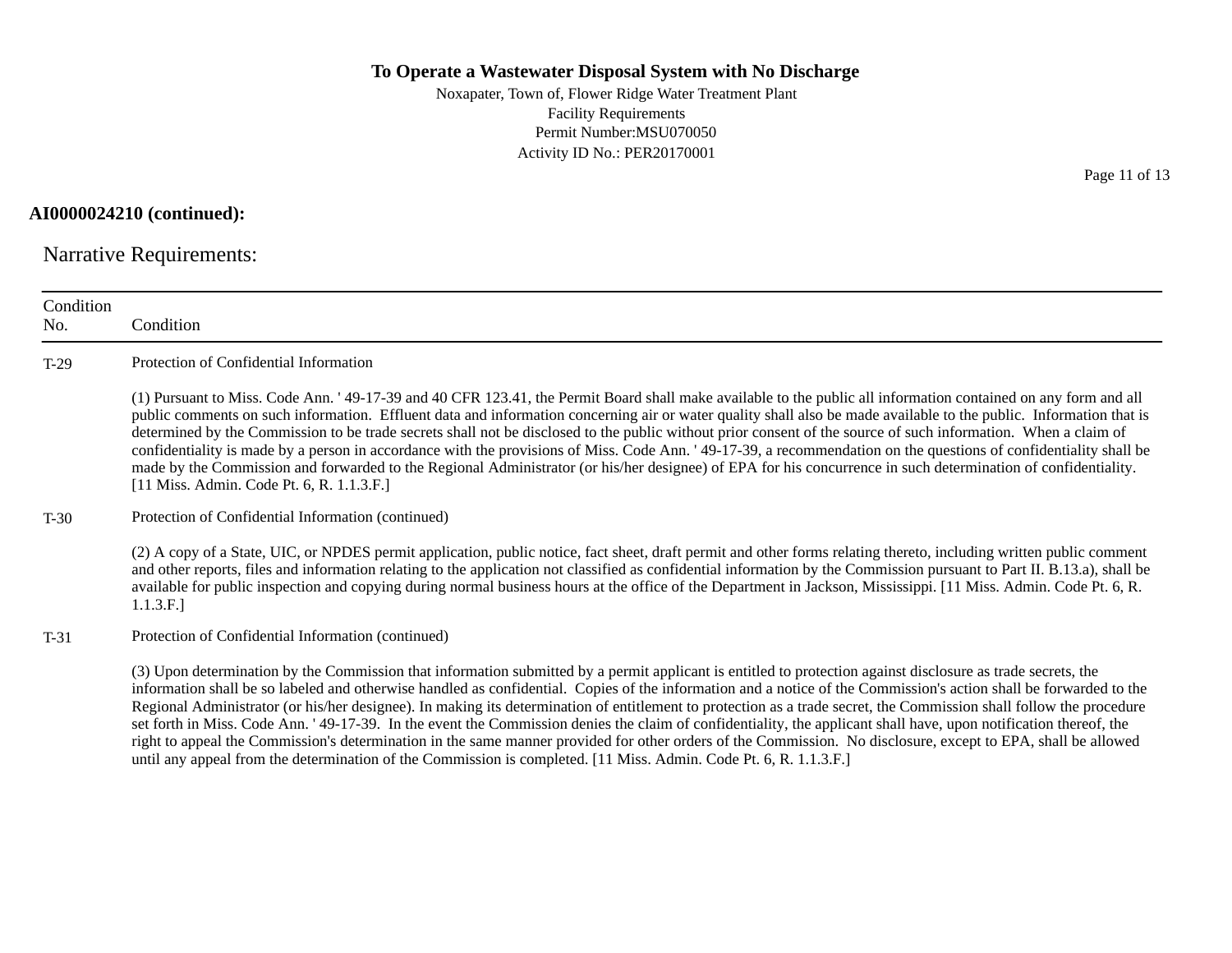Noxapater, Town of, Flower Ridge Water Treatment Plant Facility Requirements Permit Number:MSU070050 Activity ID No.: PER20170001

**AI0000024210 (continued):**

Narrative Requirements:

| Condition<br>No. | Condition                                                                                                                                                                                                                                                                                                                                                                                                                                                                                                                                                                                                                                                                                                                                                                                                                                                                                                                                          |  |  |
|------------------|----------------------------------------------------------------------------------------------------------------------------------------------------------------------------------------------------------------------------------------------------------------------------------------------------------------------------------------------------------------------------------------------------------------------------------------------------------------------------------------------------------------------------------------------------------------------------------------------------------------------------------------------------------------------------------------------------------------------------------------------------------------------------------------------------------------------------------------------------------------------------------------------------------------------------------------------------|--|--|
| $T-32$           | Spill Prevention and Best Management Plans                                                                                                                                                                                                                                                                                                                                                                                                                                                                                                                                                                                                                                                                                                                                                                                                                                                                                                         |  |  |
|                  | Any permittee which has above ground bulk storage capacity, of more than 1320 gallons or any single container with a capacity greater than 660 gallons, of<br>materials and/or liquids (including but not limited to, all raw, finished and/or waste material) with chronic or acute potential for pollution impact on waters of the<br>State and not subject to Mississippi Hazardous Waste Management Regulations or 40 CFR 112 (Oil Pollution Prevention) regulations shall provide secondary<br>containment as found in 40 CFR 112 or equivalent protective measures such as trenches or waterways which would conduct any tank releases to a permitted<br>treatment system or sufficient equalization or treatment capacity needed to prevent chronic/acute pollution impact. [11 Miss. Admin. Code Pt. 6, R. 1.1.4.A(12)(a).]                                                                                                                |  |  |
| $T-33$           | <b>Reopener Clause</b>                                                                                                                                                                                                                                                                                                                                                                                                                                                                                                                                                                                                                                                                                                                                                                                                                                                                                                                             |  |  |
|                  | This permit shall be modified, or alternately, revoked and reissued, to comply with any applicable effluent standard, limitation or storm water regulation issued or<br>approved under Section $301(b)(2)(C)$ , and (D), $304(b)(2)$ , $307(a)(2)$ and $402(p)$ of the Federal Water Pollution Control Act if the effluent standard, limitation or<br>regulation so issued or approved:                                                                                                                                                                                                                                                                                                                                                                                                                                                                                                                                                            |  |  |
|                  | 1. Contains different conditions or is otherwise more stringent than any effluent limitation in the permit; or<br>2. Controls any pollutant not limited in the permit. [11 Miss. Admin. Code Pt. 6, R. 1.1.4.F(1).]                                                                                                                                                                                                                                                                                                                                                                                                                                                                                                                                                                                                                                                                                                                                |  |  |
| $T-34$           | <b>Closure Requirements</b>                                                                                                                                                                                                                                                                                                                                                                                                                                                                                                                                                                                                                                                                                                                                                                                                                                                                                                                        |  |  |
|                  | Should the permittee decide to permanently close and abandon the premises upon which it operates, it shall provide a Closure Plan to the Permit Board no later<br>than 90 days prior to doing so. This Closure Plan shall address how and when all manufactured products, by-products, raw materials, stored chemicals, and solid<br>and liquid waste and residues will be removed from the premises or permanently disposed of on site such that no potential environmental hazard to the waters of<br>the State will be presented. Closure plan(s) submitted to and approved by Mississippi Department of Environmental Quality for compliance with other<br>environmental regulations will satisfy the closure requirements for those items specifically addressed in the closure plan(s) as long as the closure does not present a<br>potential for environmental hazard to waters of the State. [11 Miss. Admin. Code Pt. 6, R. 1.1.4.A(11).] |  |  |

Page 12 of 13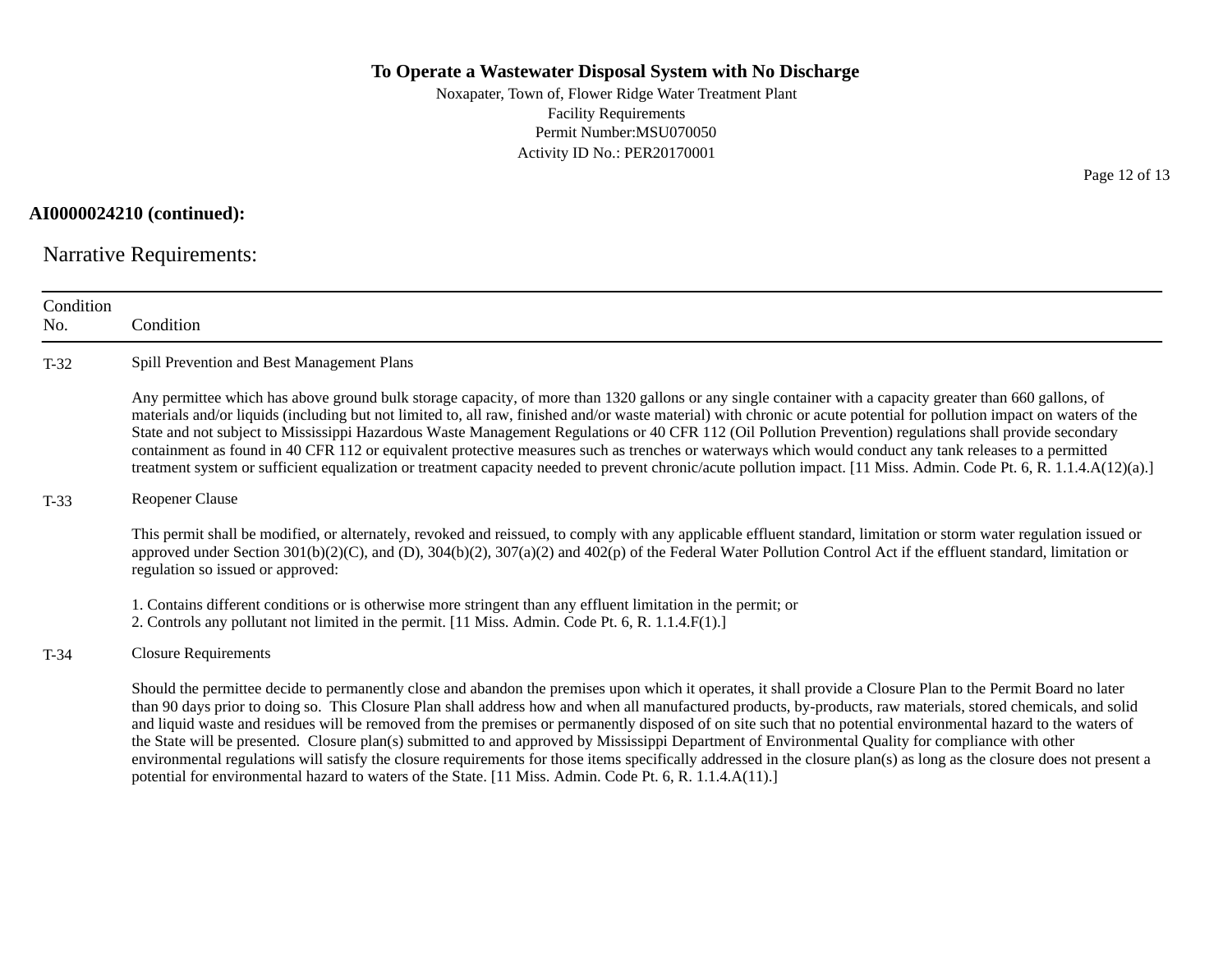Noxapater, Town of, Flower Ridge Water Treatment Plant Facility Requirements Permit Number:MSU070050 Activity ID No.: PER20170001

**AI0000024210 (continued):**

Narrative Requirements:

| Condition<br>No. | Condition:                                                                                                                                                                                                                                                                                                                                         |
|------------------|----------------------------------------------------------------------------------------------------------------------------------------------------------------------------------------------------------------------------------------------------------------------------------------------------------------------------------------------------|
| $T-35$           | Permit Actions                                                                                                                                                                                                                                                                                                                                     |
|                  | The permit may be modified, revoked and reissued, or terminated for cause. The filing of a request by the permittee for a permit modification, revocation and<br>reissuance, or termination, or a modification of planned changes or anticipated noncompliance, does not stay any permit condition. [11 Miss. Admin. Code Pt. 6, R.<br>1.1.5.C(5). |

Page 13 of 13